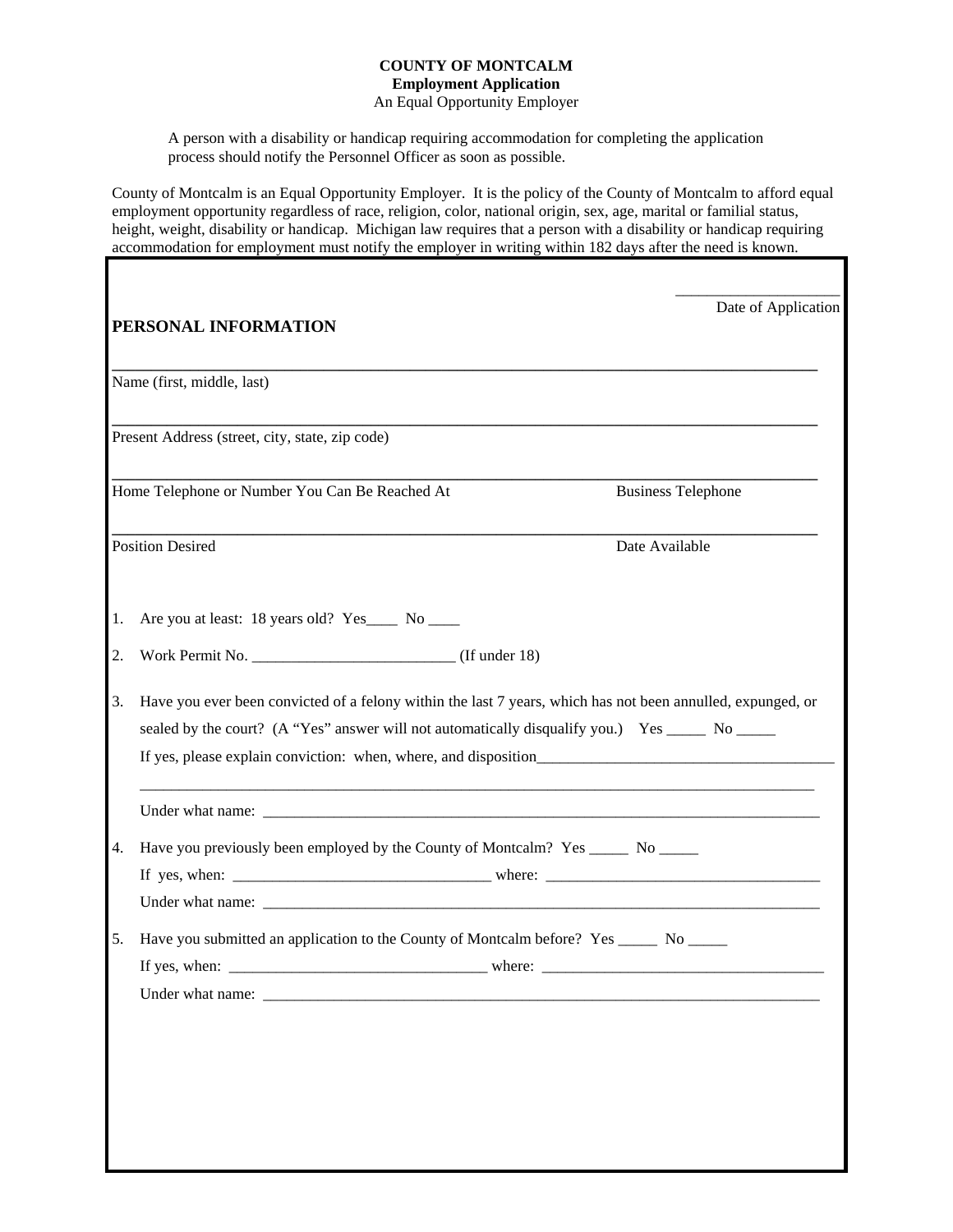| <b>County of Montcalm</b><br><b>Employment Application</b><br>Page 2 of 4 |                |                                                                                   |        |  |  |
|---------------------------------------------------------------------------|----------------|-----------------------------------------------------------------------------------|--------|--|--|
| Complete the following only if the position requires a driver's license:  |                |                                                                                   |        |  |  |
|                                                                           |                |                                                                                   |        |  |  |
|                                                                           |                | Has your driver's license ever been revoked or suspended? Yes ______ No ______    |        |  |  |
|                                                                           |                |                                                                                   |        |  |  |
|                                                                           |                |                                                                                   |        |  |  |
| <b>EDUCATIONAL HISTORY</b>                                                |                |                                                                                   |        |  |  |
|                                                                           |                | Circle last grade completed: 1 2 3 4 5 6 7 8 9 10 11 12                           |        |  |  |
|                                                                           |                |                                                                                   |        |  |  |
| Schools attended other Location<br>than High School (State)               |                | Course or Major<br>studies                                                        | Degree |  |  |
|                                                                           |                | <b>MILITARY HISTORY</b> (Armed Forces of the United States or State Militia Only) |        |  |  |
| <b>Branch</b>                                                             | Date entered   | Date discharged                                                                   |        |  |  |
| Rank at discharge                                                         | Reserve status |                                                                                   |        |  |  |
| Special training received                                                 |                |                                                                                   |        |  |  |
|                                                                           |                |                                                                                   |        |  |  |
|                                                                           |                |                                                                                   |        |  |  |
|                                                                           |                |                                                                                   |        |  |  |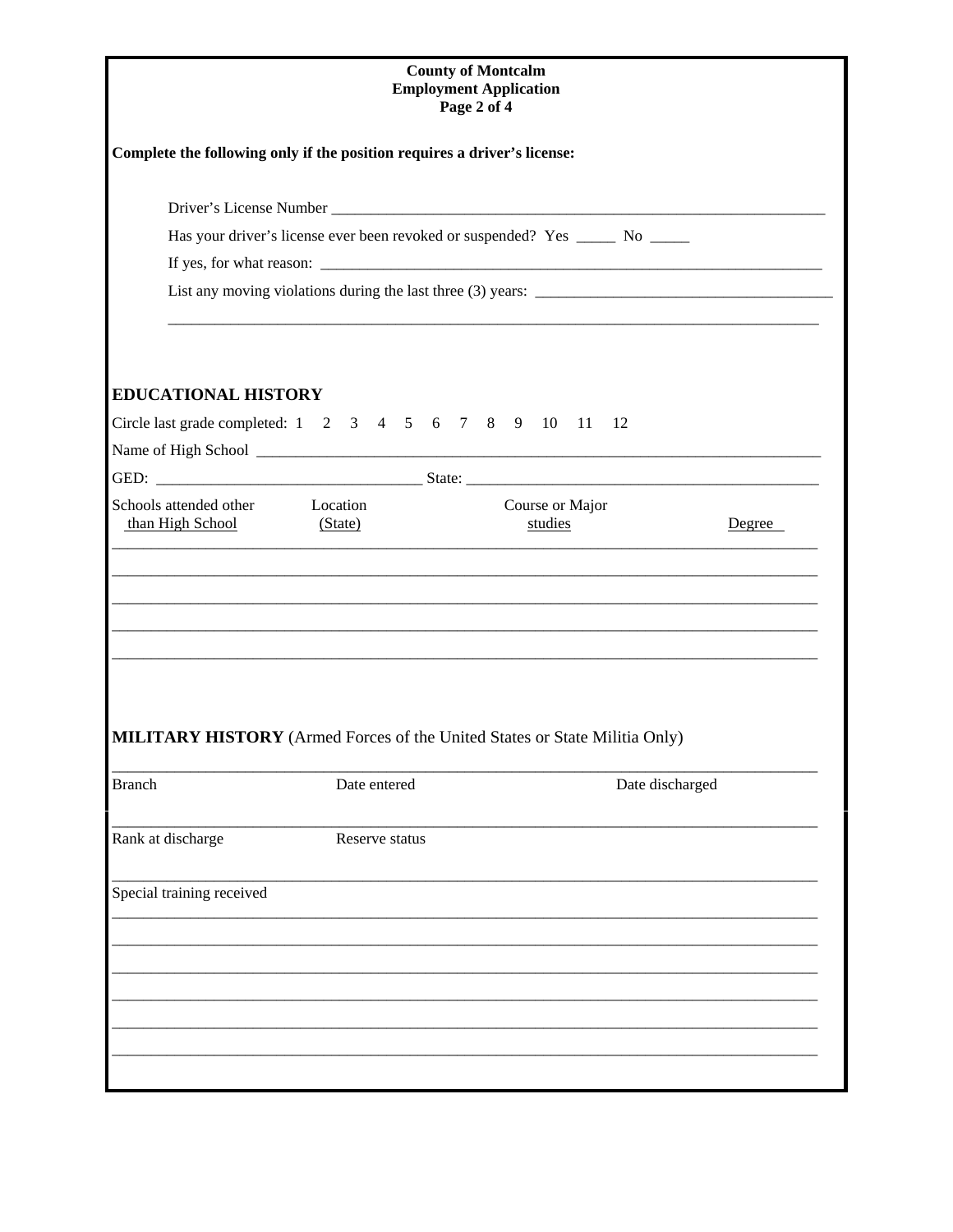### **County of Montcalm Employment Application Page 3 of 4**

### **EMPLOYMENT HISTORY**

List below, beginning with the most recent, all present and past employment. If additional space is required to list other employers, please attach a separate sheet.

| Company name                           | Company address             | Phone number        |
|----------------------------------------|-----------------------------|---------------------|
| Position held/Job title                |                             | Dates of Employment |
| Name and title of immediate supervisor |                             |                     |
| Reason for leaving                     |                             | Final salary        |
| Brief description of duties            |                             |                     |
| Company name                           | Company address             | Phone number        |
| Position held/Job title                |                             | Dates of Employment |
| Name and title of immediate supervisor |                             |                     |
| Reason for leaving                     |                             | Final salary        |
| Brief description of duties            |                             |                     |
| Company name                           | Company address             | Phone number        |
| Position held/Job title                |                             | Dates of Employment |
| Name and title of immediate supervisor |                             |                     |
| Reason for leaving                     |                             | Final salary        |
|                                        | Brief description of duties |                     |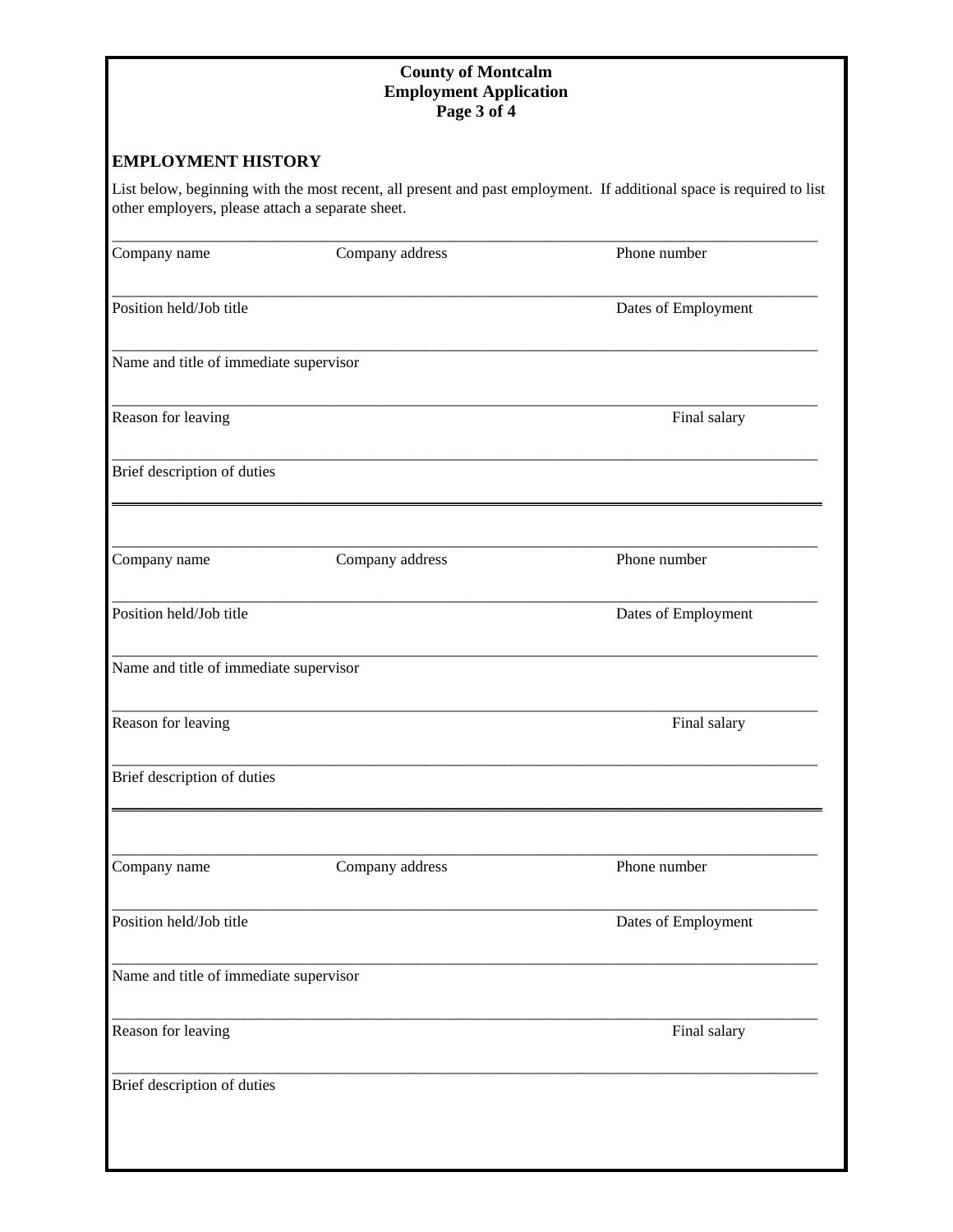#### **County of Montcalm Employment Application Page 4 of 4**

|                | REFERENCES: Please provide the names of three persons not related to you, who have known you for more |
|----------------|-------------------------------------------------------------------------------------------------------|
| than one year. |                                                                                                       |

| than one year.                         |                                                                                                                                                                                                                                                                                                                                                                                                                                                                                                                                                                                                                                                                                                                                                                                                                                                                                                                                                                                                                                                                                 |              |
|----------------------------------------|---------------------------------------------------------------------------------------------------------------------------------------------------------------------------------------------------------------------------------------------------------------------------------------------------------------------------------------------------------------------------------------------------------------------------------------------------------------------------------------------------------------------------------------------------------------------------------------------------------------------------------------------------------------------------------------------------------------------------------------------------------------------------------------------------------------------------------------------------------------------------------------------------------------------------------------------------------------------------------------------------------------------------------------------------------------------------------|--------------|
| <b>Name</b>                            | <b>Address</b>                                                                                                                                                                                                                                                                                                                                                                                                                                                                                                                                                                                                                                                                                                                                                                                                                                                                                                                                                                                                                                                                  | <b>Phone</b> |
|                                        |                                                                                                                                                                                                                                                                                                                                                                                                                                                                                                                                                                                                                                                                                                                                                                                                                                                                                                                                                                                                                                                                                 |              |
| expressly superseded by the foregoing. | I understand and agree that my employment and compensation are for no definite period and may, regardless of the<br>time and manner of payment of my wages and salary, be terminated at any time by me or the County of Montcalm,<br>with or without cause, and without any previous notice. I also understand and agree that the County of Montcalm<br>has the right to unilaterally modify and/or terminate any policies, practices, procedures and standards it has adopted<br>or implemented, to the extent not limited by law or union contract. I acknowledge that no County employee or<br>representative, other than its Board of Commissioners, has either the power or authority to enter into any agreement<br>for employment for any specified period of time, or to make any representations or agreements contrary to any of<br>the foregoing, unless that agreement is in writing and signed by the Board of Commissioners. I understand that any<br>prior representations, promises, contracts or statements made by or on behalf of the County of Montcalm are |              |
|                                        | I understand that if I am applying for a position within the County of Montcalm Sheriff's Department, Central<br>Dispatch, Emergency Services, or Animal Control I will be required, pre-employment and post-offer, to submit to<br>one or all of the following; Medical Examination, Drug/Alcohol Screening, Physical Agility, Federal and State<br>criminal background check. I also understand that if I am applying for a position requiring confidentiality, or the<br>handling of money, and/or interacting with citizens in their homes, I will be subject to a Federal and State criminal<br>background check. These will be done at the expense of the County of Montcalm.                                                                                                                                                                                                                                                                                                                                                                                             |              |
|                                        | The immigration Reform and Control Act of 1986 states that employers must require all persons hired to submit<br>documents to the employer showing their identity and their right to be lawfully employed in the United States. It<br>also requires that the employee complete and sign a government form to this effect.                                                                                                                                                                                                                                                                                                                                                                                                                                                                                                                                                                                                                                                                                                                                                       |              |
|                                        | If you are hired by the County of Montcalm, you will need to furnish documents for inspection that verify your<br>identity and indicate that you are legally permitted to work in the United States. Documents that are acceptable<br>include your driver's license, or state issued I.D., and, your Social Security card or birth certificate.                                                                                                                                                                                                                                                                                                                                                                                                                                                                                                                                                                                                                                                                                                                                 |              |
|                                        | These documents must be provided within three (3) working days of employment. If the original documents are not<br>available, you must submit proof that you have applied for the required documents.                                                                                                                                                                                                                                                                                                                                                                                                                                                                                                                                                                                                                                                                                                                                                                                                                                                                           |              |
|                                        | I certify that all of the information furnished on this application are true, complete and correct. I understand and<br>agree that any falsification, misrepresentation or omission of fact either on this application or during the pre-hire<br>process will be reason for (1) my not being offered employment or (2) dismissal at any time from the service of the<br>County of Montcalm if employed. I authorize the references listed above to give any and all information<br>concerning my previous employment and any pertinent information they may have, personal or otherwise, and<br>release all parties from all liability for any damage that may result from furnishing same.                                                                                                                                                                                                                                                                                                                                                                                     |              |

Date: \_\_\_\_\_\_\_\_\_\_\_\_\_\_\_\_\_\_\_\_\_\_\_\_\_ Signature: \_\_\_\_\_\_\_\_\_\_\_\_\_\_\_\_\_\_\_\_\_\_\_\_\_\_\_\_\_\_\_\_\_\_\_\_\_\_\_\_\_\_\_\_\_\_\_\_\_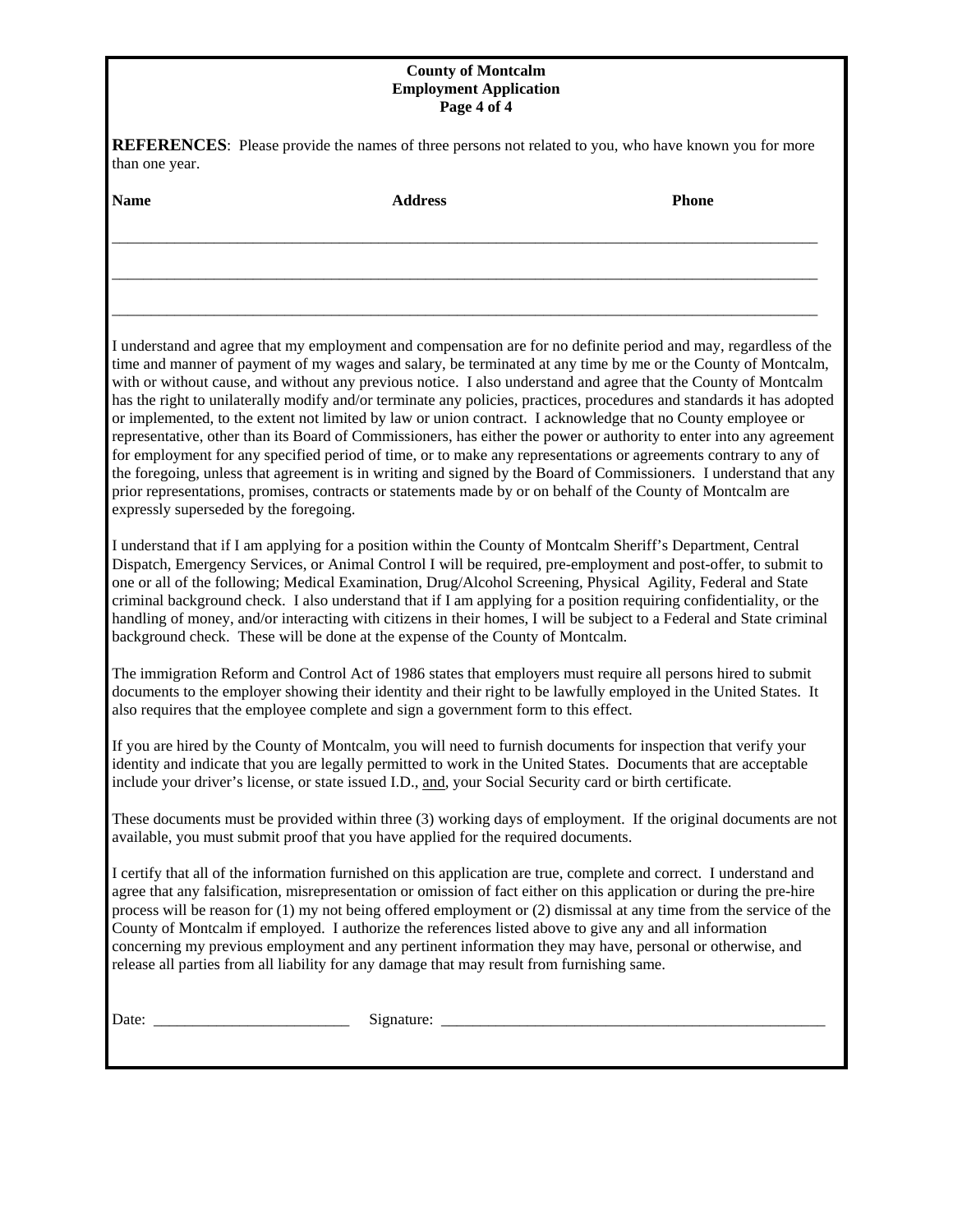# **Montcalm County**

## **Written Disclosure and Authorization to Obtain Consumer Report**

By this document, Montcalm County discloses to me that it may obtain my consumer report as part of the pre-employment background investigation and, if hired, at any time during my employment with the County. I authorize the County to obtain my consumer report as part of the pre-employment background investigation. If I am hired, this authorization will remain in my personnel file and will serve as ongoing authorization for the County to obtain consumer reports at any time during my employment.

 $\overline{\phantom{a}}$  , and the contract of the contract of the contract of the contract of the contract of the contract of the contract of the contract of the contract of the contract of the contract of the contract of the contrac Applicant

County Administrator/Controller

Date

 $\overline{\phantom{a}}$  , and the contract of the contract of the contract of the contract of the contract of the contract of the contract of the contract of the contract of the contract of the contract of the contract of the contrac